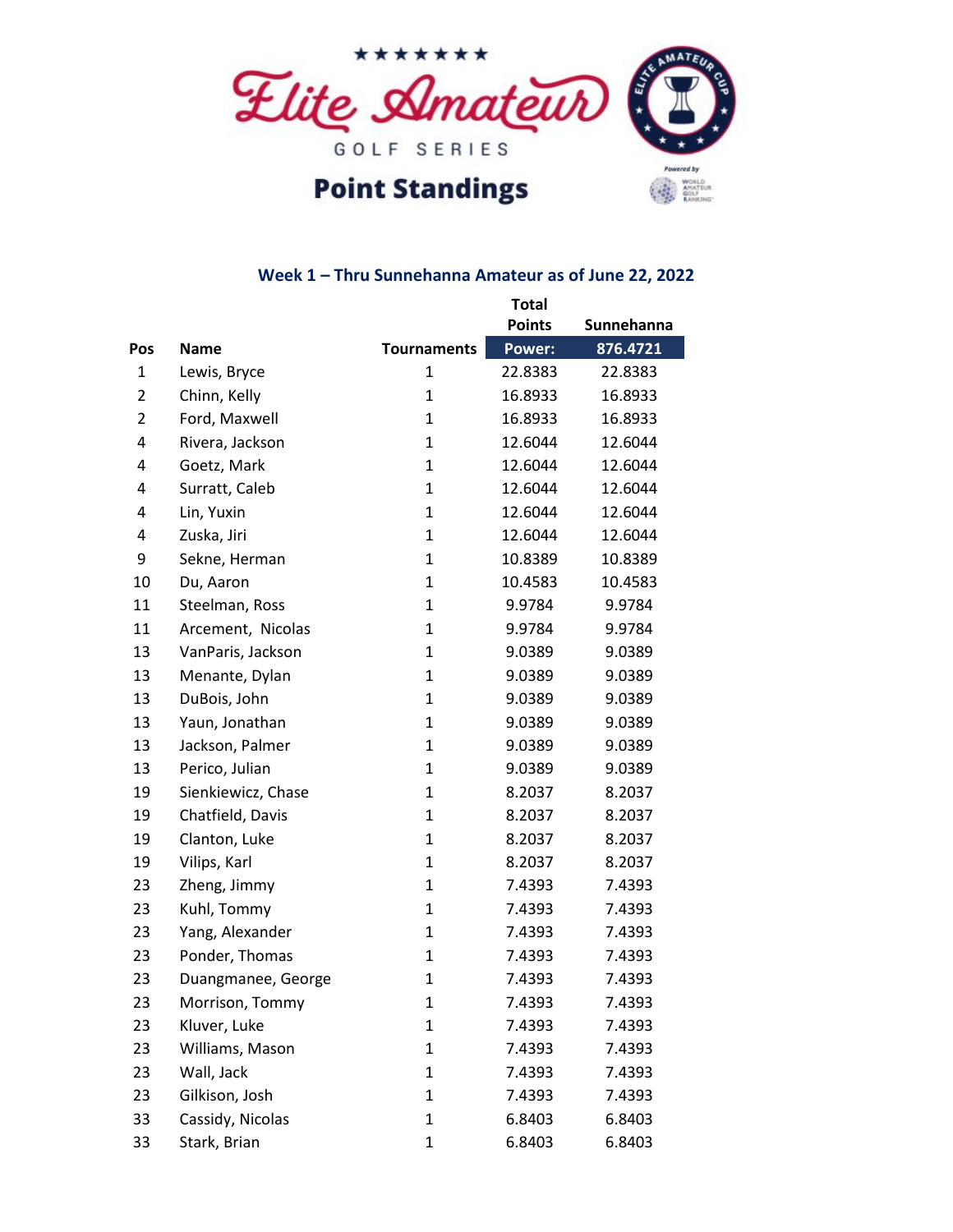

## **Point Standings**

| Powered by |  |
|------------|--|
|            |  |

| 33 | Lyerly, Nick              | 1            | 6.8403 | 6.8403 |
|----|---------------------------|--------------|--------|--------|
| 33 | Breitenstine, Cade        | $\mathbf{1}$ | 6.8403 | 6.8403 |
| 33 | Lewis, Riley              | $\mathbf{1}$ | 6.8403 | 6.8403 |
| 38 | Creasy, Connor            | $\mathbf{1}$ | 6.4840 | 6.4840 |
| 38 | Keefer, Johhny            | $\mathbf{1}$ | 6.4840 | 6.4840 |
| 38 | Rank, Garrett             | $\mathbf{1}$ | 6.4840 | 6.4840 |
| 38 | Trolio, Cohen             | $\mathbf{1}$ | 6.4840 | 6.4840 |
| 38 | Hitchner, Derek           | $\mathbf{1}$ | 6.4840 | 6.4840 |
| 38 | Anderson, Cole            | $\mathbf{1}$ | 6.4840 | 6.4840 |
| 38 | James, Ben                | $\mathbf{1}$ | 6.4840 | 6.4840 |
| 45 | Forrester, Bartley        | $\mathbf{1}$ | 6.1668 | 6.1668 |
| 45 | Lin, Chuan-Tai            | $\mathbf{1}$ | 6.1668 | 6.1668 |
| 45 | Taylor, Troy              | $\mathbf{1}$ | 6.1668 | 6.1668 |
| 45 | Frisk, Karl               | $\mathbf{1}$ | 6.1668 | 6.1668 |
| 45 | Nome, Mason               | $\mathbf{1}$ | 6.1668 | 6.1668 |
| 45 | Jin, Bo                   | $\mathbf{1}$ | 6.1668 | 6.1668 |
| 51 | Smith, Nathan             | $\mathbf{1}$ | 5.9983 | 5.9983 |
| 51 | Hunt, Piercen             | $\mathbf{1}$ | 5.9983 | 5.9983 |
| 53 | Griz, Jonathan            | $\mathbf{1}$ | 5.8846 | 5.8846 |
| 53 | Haefner, Grant            | $\mathbf{1}$ | 5.8846 | 5.8846 |
| 53 | Gabrelcik, Nick           | $\mathbf{1}$ | 5.8846 | 5.8846 |
| 53 | Bradley, Cole             | $\mathbf{1}$ | 5.8846 | 5.8846 |
| 57 | Summerhays, Preston       | $\mathbf{1}$ | 5.7125 | 5.7125 |
| 57 | Busby, Derek              | $\mathbf{1}$ | 5.7125 | 5.7125 |
| 57 | Oyo, Leo                  | $\mathbf{1}$ | 5.7125 | 5.7125 |
| 57 | Imai, James               | $\mathbf{1}$ | 5.7125 | 5.7125 |
| 57 | Welch, Patrick            | $\mathbf{1}$ | 5.7125 | 5.7125 |
| 57 | Lundin, Jack              | $\mathbf{1}$ | 5.7125 | 5.7125 |
| 63 | Steinlechner, Maximillian | 1            | 5.5576 | 5.5576 |
| 63 | Barker, Lachlan           | $\mathbf{1}$ | 5.5576 | 5.5576 |
| 63 | Engle, Garrett            | 1            | 5.5576 | 5.5576 |
| 63 | Timmins, David            | $\mathbf{1}$ | 5.5576 | 5.5576 |
| 67 | Stephenson, Tommy         | $\mathbf{1}$ | 5.4860 | 5.4860 |
| 68 | Goodman, Andrew           | $\mathbf{1}$ | 5.4585 | 5.4585 |
| 69 | Burnett, Ryan             | 1            | 5.4316 | 5.4316 |
| 70 | Kobori, Kazuma            | 1            | 5.3667 | 5.3667 |
| 70 | Olesen, Jacob             | $\mathbf{1}$ | 5.3667 | 5.3667 |
| 70 | Sanders, Michael          | $\mathbf 1$  | 5.3667 | 5.3667 |